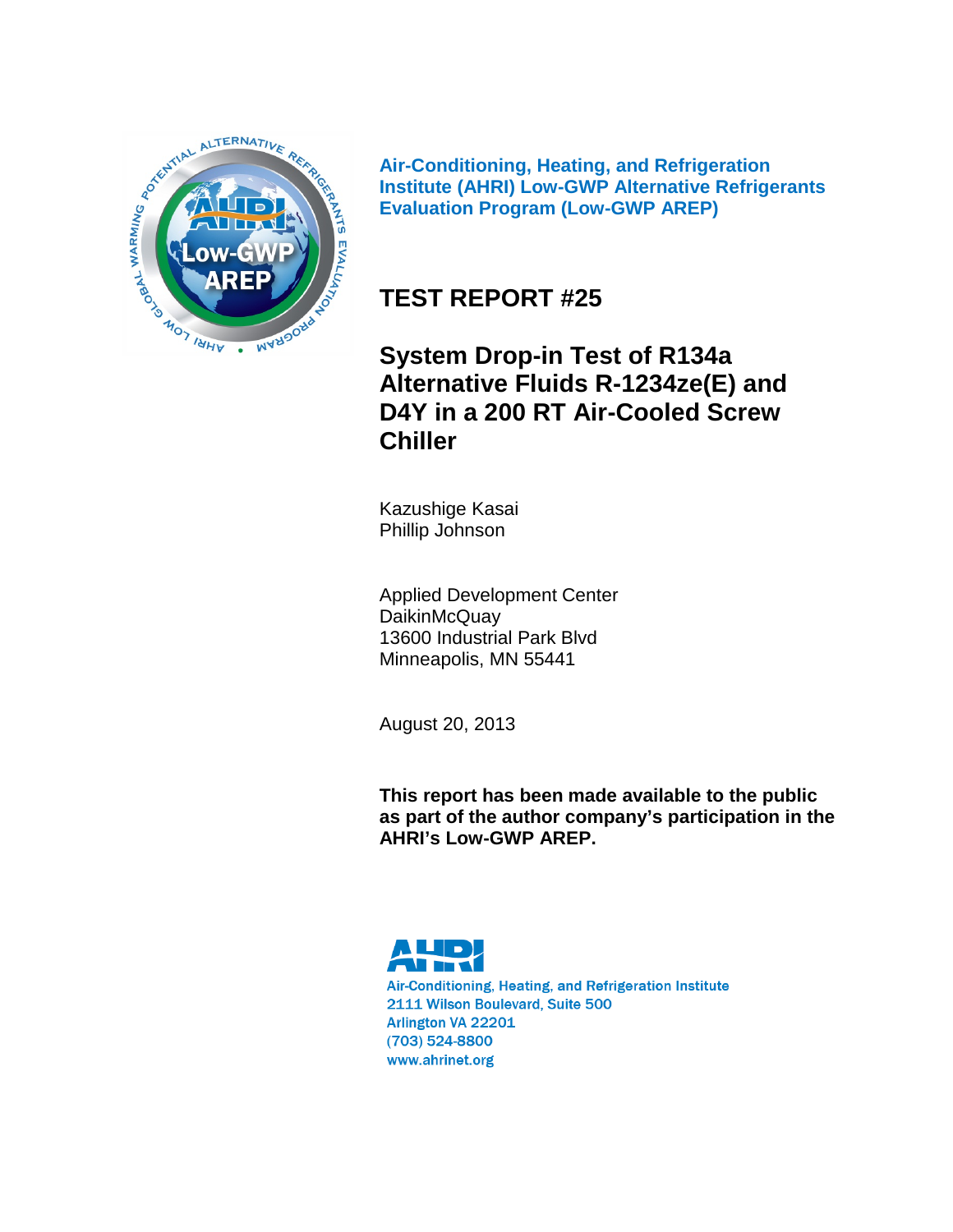List of Tested Refrigerants' Compositions (Mass%)

| l D4Y       | $R-134a/R-1234yf(40/60)$ |
|-------------|--------------------------|
| R-1234ze(E) | R-1234ze(E) (100)        |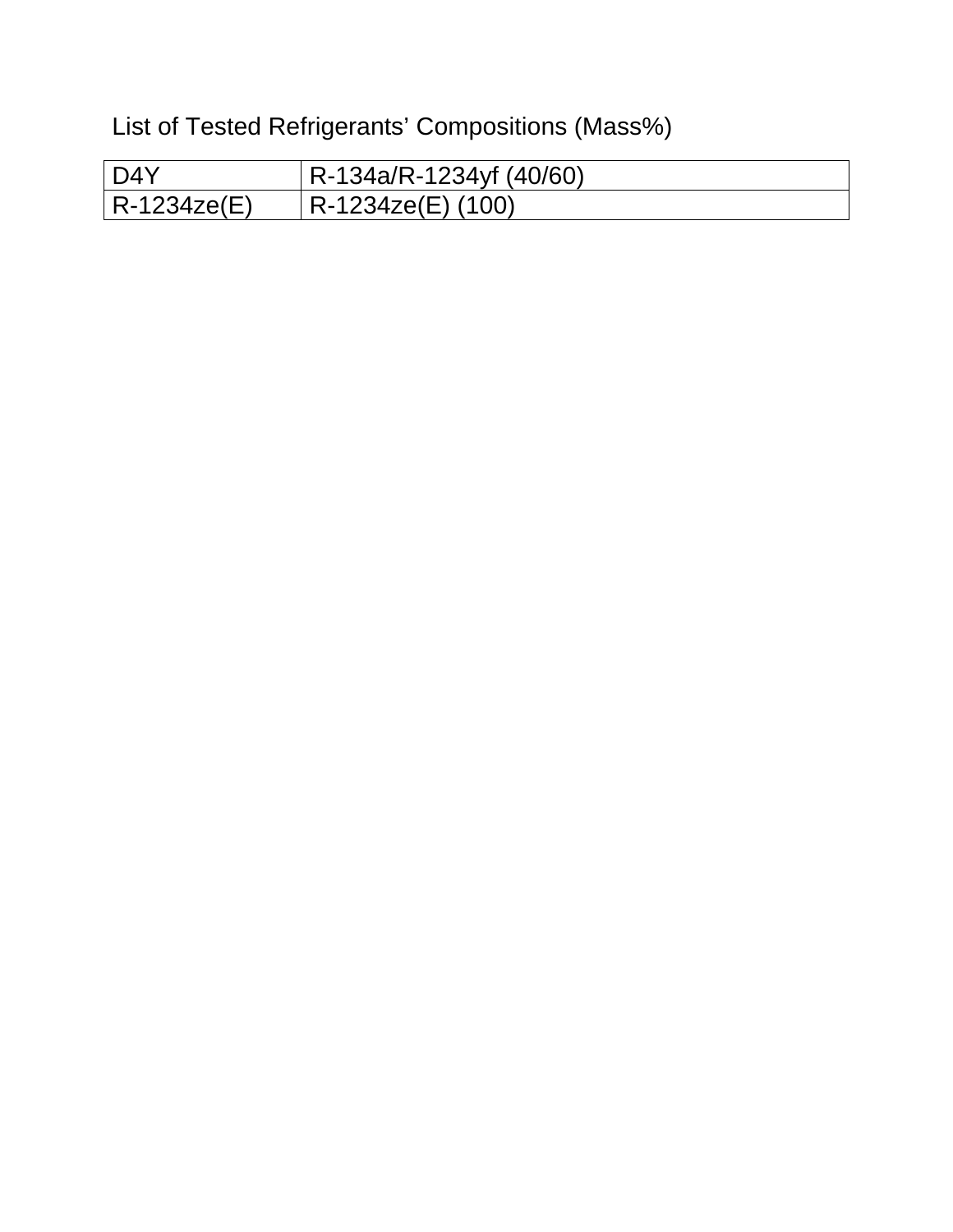#### 1. Introduction

This report documents the results from the testing of  $R1234ze(E)$  and D4Y as drop-in alternates for an air-cooled screw chiller (nominal size 200 Ton with R134a). The test was conducted in the air-cooled chiller test facilities of DaikinMcQuay located in Minneapolis, MN. Baseline tests were first conducted with R134a. These were followed by drop-in tests with  $R1234ze(E)$  and D4Y at the same conditions. All the tests were conducted using the same equipment and test facility without any modifications to the equipment, test facility or instrumentation. Testing was performed in accordance with AHRI Standard 550/590 requirements for air-cooled chiller testing.

### 2. Nomenclature

COP = Coefficient Of Performance EEV = Electronic Expansion Valve TXV = Thermal eXpansion Valve HX = Heat eXchanger PVE = PolyVinylEther RTPF = Round Tube Plate Fin

### 3. Details of Test Setup

a. Description of System

The equipment used for this testing is an air-cooled chiller with these features:

- single refrigerant circuit
- variable speed screw compressor
- economizer refrigerant cycle

The test chiller is configured for a nominal full load capacity of 200 tons at AHRI 550/590 standard rating conditions. The chiller is designed for R134a and uses PVE oil for compressor lubrication. The evaporator of the chiller is a direct expansion type shell and tube HX with the refrigerant flowing inside the tubes. The air-cooled condenser of the chiller is a RTPF coil which consists of 3/8 inch (9.52 mm) diameter inner grooved copper tubes. The effective coil length is 282 inch (7.17 m) and total path length of the condenser is 564 inch (14.3 m). The exterior appearance of the test chiller is shown in Figure 1.

b. Description of Modification to System

There were no modifications to the chiller through the drop-in testing. The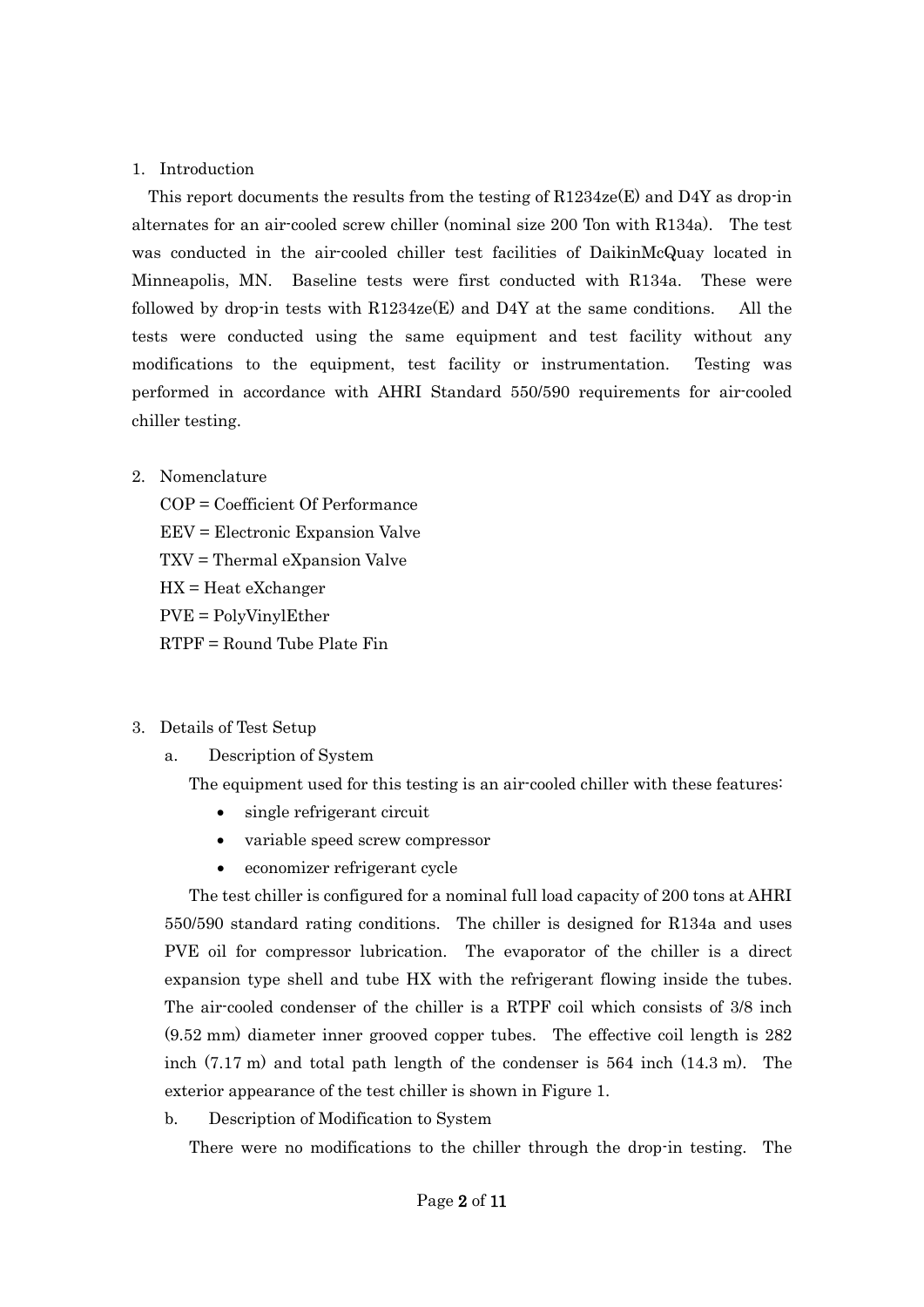chiller was first tested with R134a for the baseline performance. Then, R134a was removed from the chiller and tests were conducted with  $R1234ze(E)$ . Again, repeating the same procedure, the chiller was tested with D4Y. All the tests were carried out with charging the same amount of lubricant oil, IDEMITSU FVC68D, to maintain the same oil influence. However, the lubricant-refrigerant mixture viscosity at the oil supply will not be the same due to different solubility characteristics of the oil with each refrigerant.

#### c. Description of Test Facility

The drop-in tests were carried out using the air-cooled chiller test facility located in Minneapolis, MN. The test facility is designed for air-cooled chiller product testing and is capable of testing up to 400 tons. Furthermore, this facility was approved by AHRI during 2011 for conducting witness testing as part of the ACCL Certification Program.

Figure 2 shows the refrigerant piping diagram of the test facility. Resistance temperature detectors (RTDs), pressure transducers and flow meters were installed as shown in the figure. Current transformers (CTs) were used to measure the power input to the whole product and compressor motor, respectively. Each sensor was calibrated to meet or exceed AHRI Standard 550/590 requirements for accuracy and all the data were acquired into the PC via LabVIEW program. The data acquisition frequency had been set to one second.

| Water Temperature | $\pm 0.1K$       |
|-------------------|------------------|
| Water Flow Rate   | $\pm 0.2\%$      |
| Air Temperature   | $\pm 0.1K$       |
| Electric Power    | $\pm 0.15\%$ RDG |

Table 1. Instrumentation Accuracy

#### d. Description of Tests Conducted

At the beginning of the drop-in test, R134a was charged to the chiller and the baseline data such as performance and COP were measured. After the first measurement, an additional 2.0 pounds (0.91 kg) refrigerant was added to the chiller and the same measurement was conducted. The same process was repeated until the COP reached a maximum. Inlet/outlet air temperature, inlet/outlet water temperature and outlet refrigerant super heat of the evaporator was referenced to determine whether the chiller reached a steady state.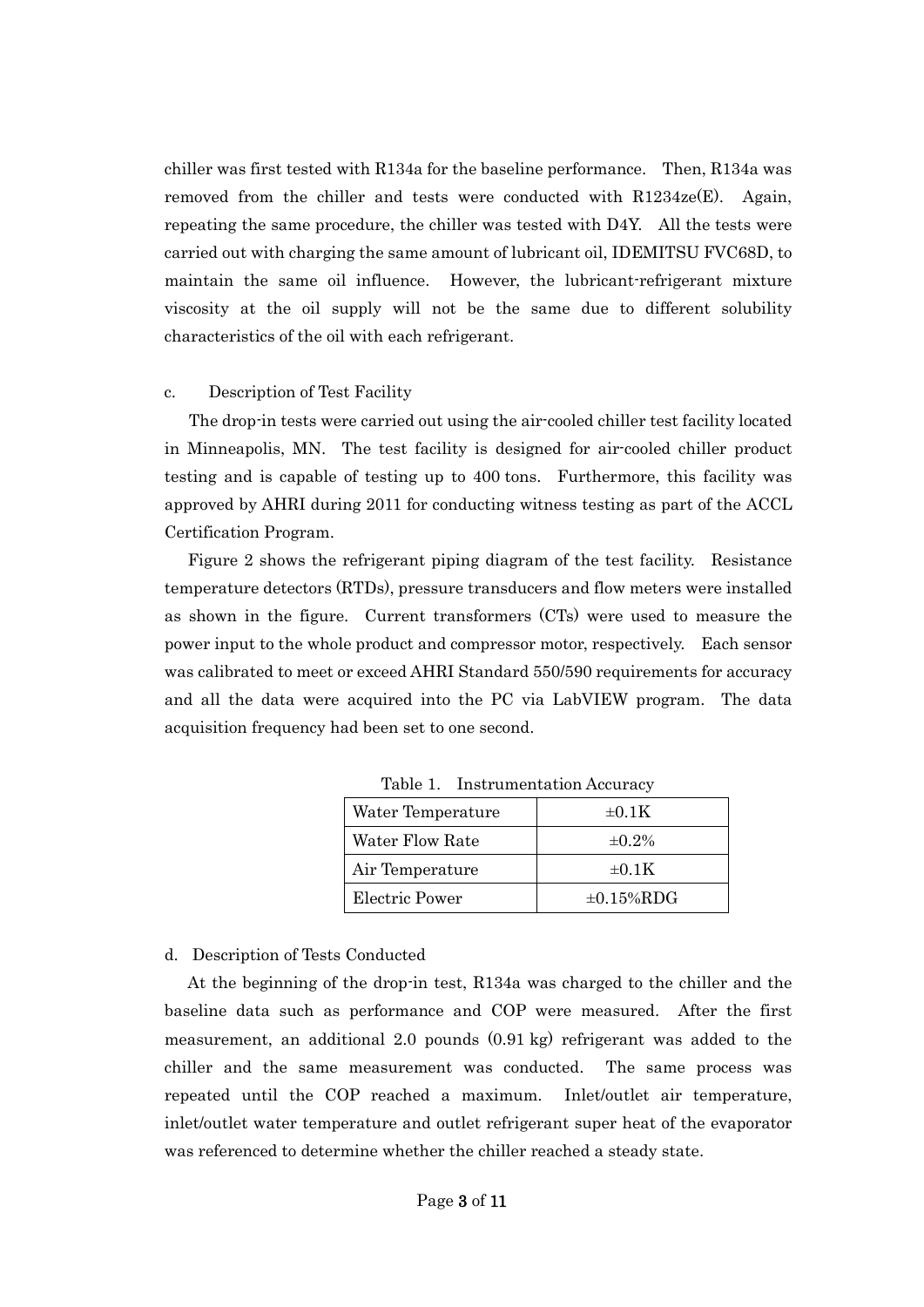After the baseline measurement for R134a, refrigerant inside the chiller was changed to the alternative refrigerants,  $R1234ze(E)$  and D4Y, respectively and the measurements were carried out in the same way. When changing the refrigerant, a nitrogen substitution method was employed to eliminate any non-condensable gases in the chiller. Steps in the refrigerant changing process: recover refrigerant from chiller until reaching a low pressure, evacuate, charge with nitrogen, evacuate again, then charge with new refrigerant (refrigerant circuit is never open to atmosphere). The vacuum process was continued until the inside pressure decreased below 500 micron of mercury (absolute pressure 67 Pa). In this drop-in test, IDEMITSU FVC68D, was used for the lubricant and its charge amount was always adjusted to 5.0 gal (18.9 Liter).

EEV of the test chiller was controlled automatically to maintain target values of superheat and subcooling. Compressor speed was set to the same value at the measuring condition regardless of the refrigerant. Water flow rate was changed manually to keep the inlet/outlet water temperature the same. Thus, water flow rate of R1234ze(E) was lower than other refrigerants by about 30% due to different refrigerant physical properties. After testing it was discovered that the water flow rate was out of tolerance from the AHRI Standard Rating Condition, but it was too late to repeat the testing due to test facility scheduling conflicts.

|             |         | Normalized Water Flow (gpm/Ton) |           |           |           |           |  |  |  |  |
|-------------|---------|---------------------------------|-----------|-----------|-----------|-----------|--|--|--|--|
|             |         |                                 | Deviation |           |           |           |  |  |  |  |
|             | Nominal |                                 | from      | Lower     | Upper     | Out of    |  |  |  |  |
| Refrigerant | Target  | Actual                          | Nominal   | Tolerance | Tolerance | Tolerance |  |  |  |  |
| R134a       | 2.40    | 2.84                            | $+0.44$   | 2.28      | 2.52      | $+0.32$   |  |  |  |  |
| R1234ze(E)  | 2.40    | 2.58                            | $+0.18$   | 2.28      | 2.52      | $+0.06$   |  |  |  |  |
| D4Y         | 2.40    | 2.84                            | $+0.44$   | 2.28      | 2.52      | $+0.32$   |  |  |  |  |

Table 2. Evaporator Water Flow

### 4. Results

Test data for each refrigerant are listed below in Test Data Form #1 and #2. Since the main objective of this drop-in test is to grasp the basic cycle characteristics of the candidate refrigerants, discharge/suction pressure of the compressor was treated same as the saturation pressure of condenser/evaporator. In addition, subcooling temperature of the condenser and inlet vapor quality of the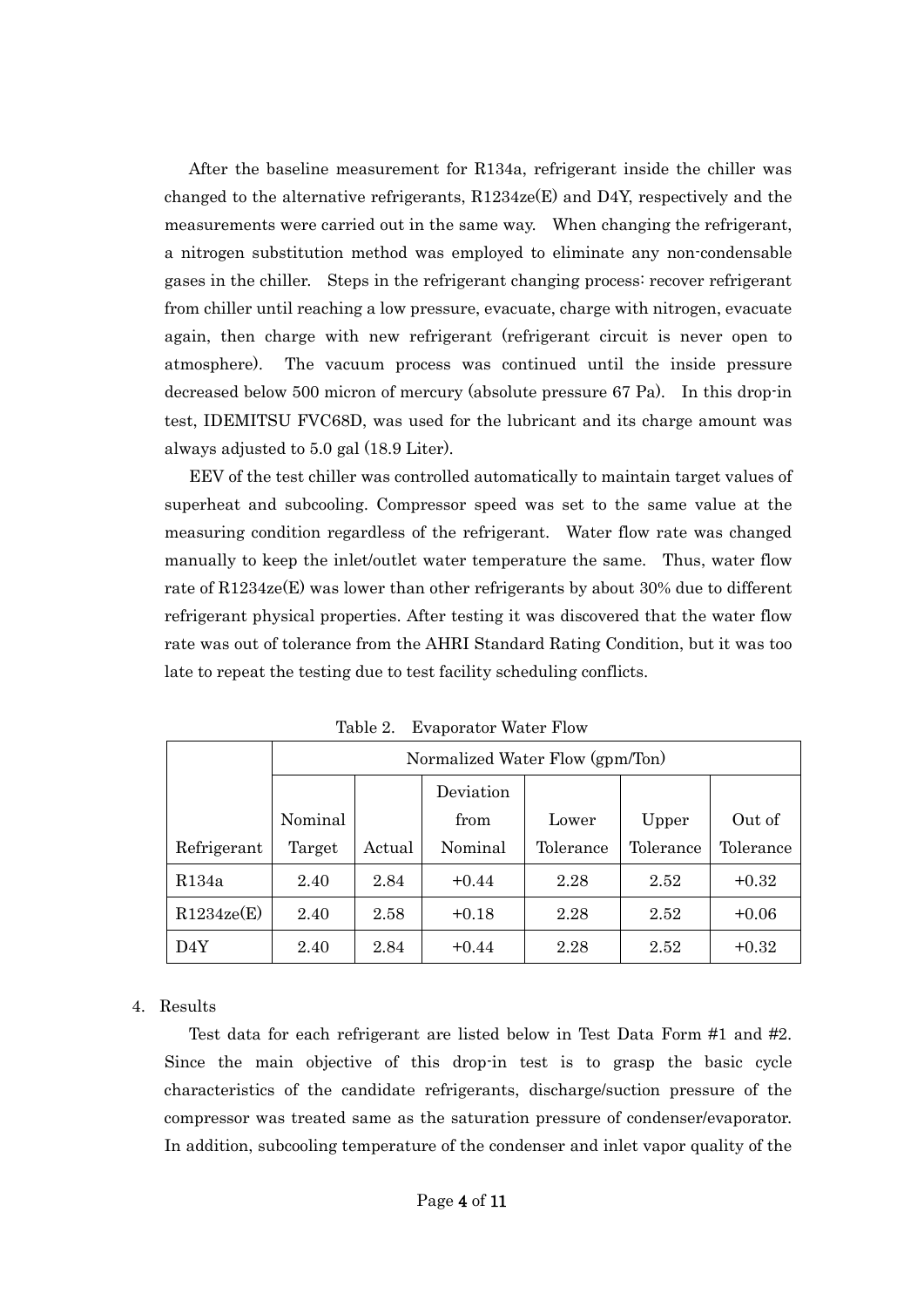evaporator was defined by using discharge/suction pressure of the compressor, respectively. Therefore, refrigerant physical parameter changes caused by pressure drop within the evaporator were not considered.

Table 3 shows a comparison of the test results which consist of capacity, energy efficiency, refrigerant charge quantity of each refrigerant. Numerical values shown in the table represent the relative ratio against R134a and the numbers in parentheses indicate the prediction value which was calculated using physical properties of each refrigerant and a simple thermodynamic cycle model for vapor compression. From Table 3, it can be seen that the capacity of  $R1234ze(E)$  is  $22.6%$ lower than that of R134a and the COP is 5.5% higher than R134a. Also, the capacity of D4Y is almost same as that of R134a and the COP is 2.6% lower than R134a. These results are showing a decent agreement with the predicted values. The refrigerant charge quantity at best full load COP for R134a, R1234ze(E) and D4Y was 185 kg, 193 kg and 205 kg, respectively.

|            | Capacity    |        | <b>COP</b>  |        | Refrigerant<br>charge quantity |
|------------|-------------|--------|-------------|--------|--------------------------------|
|            | (Predicted) | Actual | (Predicted) | Actual | Actual                         |
| R1234ze(E) | $(75.0\%)$  | 77.4%  | $(101.0\%)$ | 105.5% | 104.3%                         |
| D4Y        | $(97.0\%)$  | 99.9%  | $(98.0\%)$  | 97.4%  | 110.8%                         |

Table 3. Performance comparison between candidates and R134a

Since the test chiller has an economizer controlled by TXV, cycle performance for the alternative refrigerant drop-in test might differ from the optimum point due to physical property differences. Therefore, actual optimum COP of the alternative candidate may be slightly better than this drop-in test result.

#### 5. Conclusions

Two alternative refrigerant candidates R1234ze(E) and D4Y were tested in an air-cooled screw chiller as a drop-in test using a R134a as the baseline. The results showed reasonably good agreement with the predicted values and no special problems or issues were observed through the testing. Both candidates have merits to be considered for further evaluation, through a system optimization design process to achieve a suitable compromise between efficiency, capacity, and cost.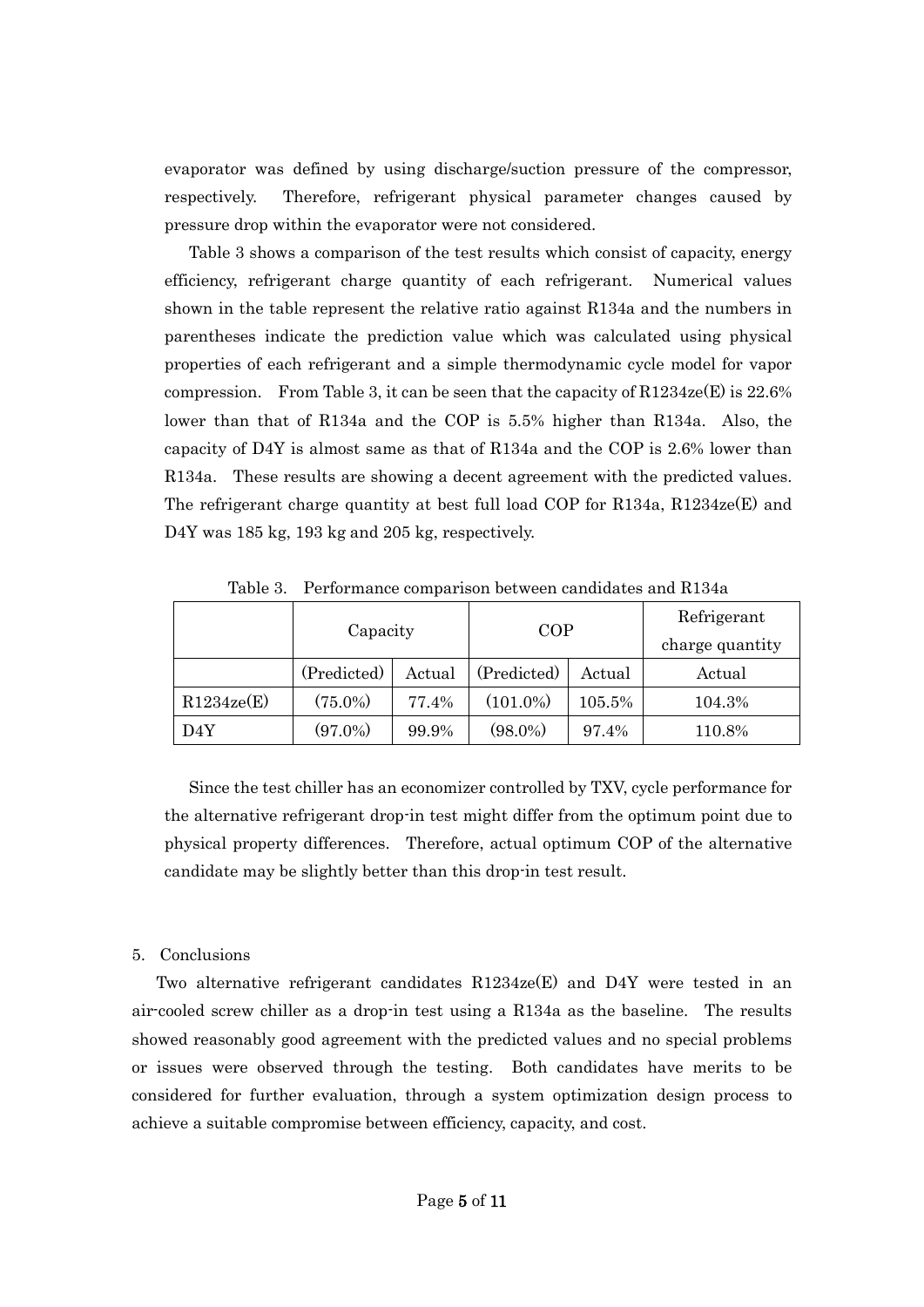



Figure 1. Photo of the Tested Air-Cooled Chiller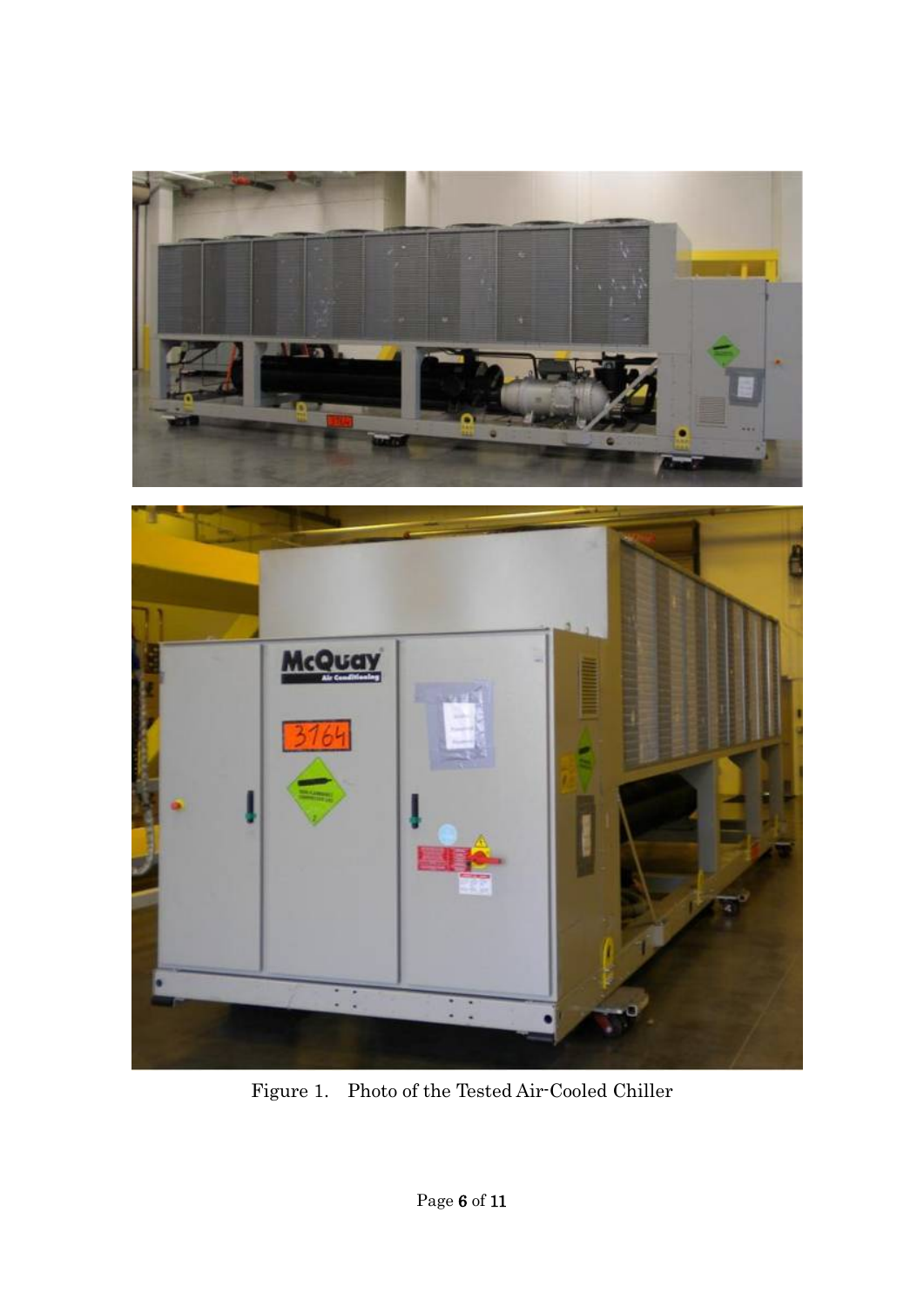

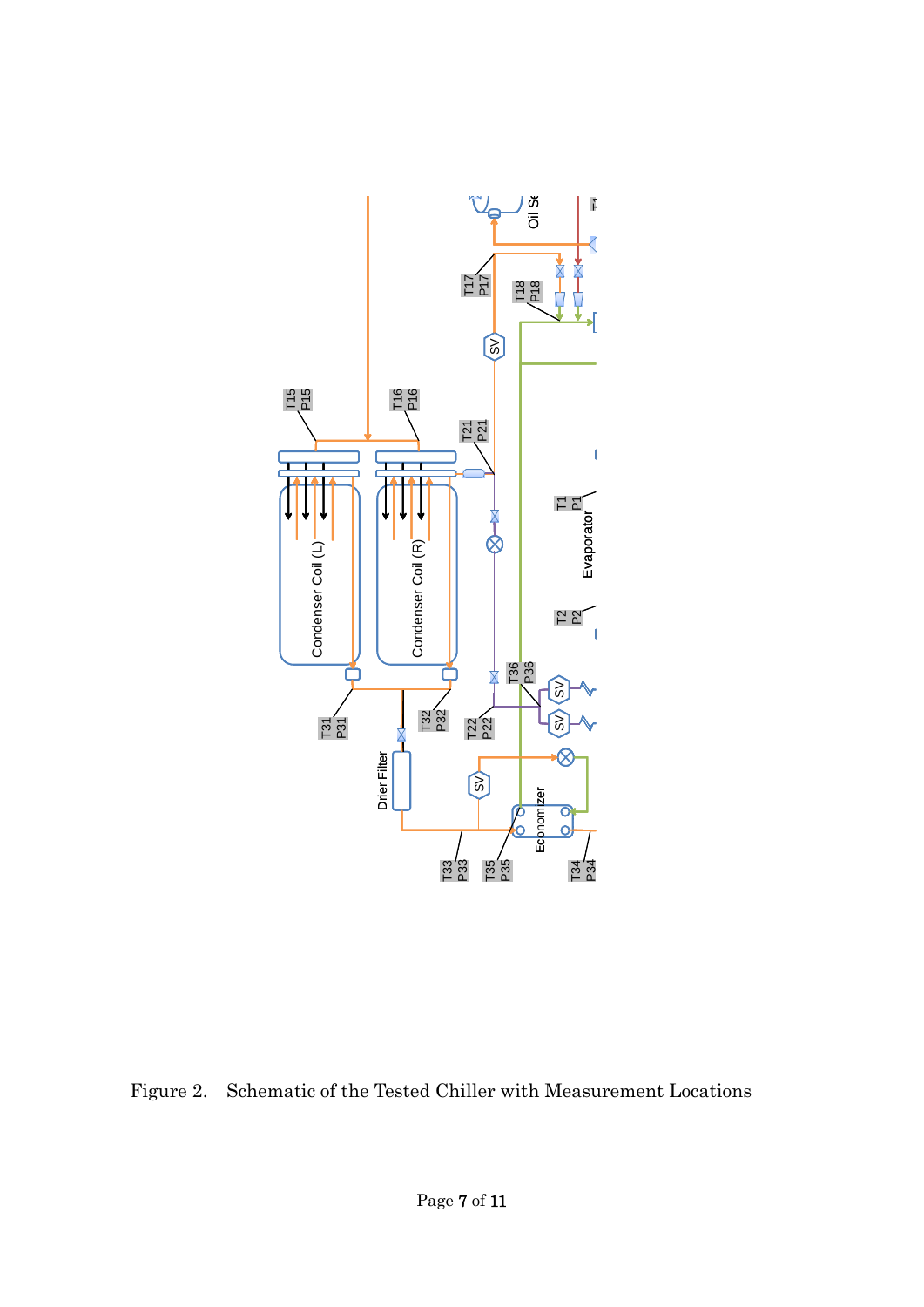Manufacturer: DaikinMcQuay Manufacturer's Notation: INV Screw Chiller

| <b>Basic Information</b>                     |                                      |
|----------------------------------------------|--------------------------------------|
| Alternative Refrigerant                      | R1234ze(E)<br>Honevwell              |
| Alternative Lubricant Type and ISO Viscosity | PVE, VG68 (IDEMITSU FVC68D)          |
| <b>Baseline Refrigerant and Lubricant</b>    | R134a, IDEMITSU FVC68D               |
| Make and Model of System                     | <b>INV Screw Chiller (Prototype)</b> |
| Nominal Capacity and Type of System          | 200 Tons, Air-cooled screw chiller   |

| <b>Comparison Data</b>            | Base.               | Alt.             | <b>SI Units</b> | Base.       | Alt.  | <b>IP Units</b> | <b>Ratio</b>         |       |
|-----------------------------------|---------------------|------------------|-----------------|-------------|-------|-----------------|----------------------|-------|
| Mode (Heating/Cooling)            |                     | Cooling          |                 |             |       |                 |                      |       |
| <b>Compressor Type</b>            |                     | <b>VFD Screw</b> |                 |             |       |                 |                      |       |
| <b>Compressor Displacement</b>    |                     |                  | 16.78           | $m^3/m$ in  |       | 592.6           | ft <sup>3</sup> /min |       |
| Nominal Motor Size                |                     |                  | 260             | kW          |       | 350             | hp                   |       |
| Motor Speed                       |                     |                  | 6,240           | rpm         |       | 6,240           | rpm                  |       |
| <b>Expansion Device Type</b>      |                     | EEV              |                 |             |       |                 |                      |       |
| Lubricant Charge                  |                     |                  | 18.9            |             |       | 5.0             | gal                  |       |
| <b>Refrigerant Charge</b>         |                     | 185              | 193             | ka          | 407.9 | 425.5           | Ib                   | 1.043 |
| <b>Refrigerant Mass Flow Rate</b> |                     | 255.8            | 211.9           | kg/min      | 563.9 | 467.2           | Ib/min               | 0.828 |
| Composition, at compr. Inlet if   |                     | n/a              | n/a             |             | n/a   | n/a             |                      |       |
| Applicable                        |                     |                  |                 |             |       |                 |                      |       |
| <b>Chilled Water</b>              | <b>Leaving Temp</b> | 6.9              | 6.9             | $^{\circ}C$ | 44.4  | 44.4            | °F                   |       |
|                                   | Flow rate           | 2,118            | 1,494           | L/min       | 559.6 | 394.8           | gpm                  | 0.705 |
| <b>Outdoor Air</b>                | Dry Bulb            | 35               | 35              | $^{\circ}C$ | 95    | 95              | $\circ$ F            |       |
|                                   | Wet Bulb            | n/a              | n/a             |             | n/a   | n/a             |                      |       |
| <b>Total Capacity</b>             |                     | 693.7            | 537.2           | kW          | 197.3 | 152.8           | <b>Tons</b>          | 0.774 |
| <b>Sensible Capacity</b>          |                     | n/a              | n/a             |             | n/a   | n/a             |                      |       |
| <b>Total System Power Input</b>   |                     | 222.7            | 163.7           | kW          | 222.7 | 163.7           | kW                   | 0.735 |
| <b>Compressor Power Input</b>     |                     | 210.3            | 151.4           | kW          | 210.3 | 151.4           | kW                   | 0.719 |
| Coeff. Of Performance (COP)       |                     | 3.11             | 3.28            | <b>W/W</b>  | 10.63 | 11.20           | EER                  | 1.055 |

| <b>Other System Changes</b> |  |
|-----------------------------|--|
|                             |  |
|                             |  |
|                             |  |

| <b>System Data</b>                                | Base. | Alt. | <b>Ratio</b> |
|---------------------------------------------------|-------|------|--------------|
| Degradation Coefficient - Cd                      | n/a   | n/a  |              |
| Seasonal Energy Efficiency Ratio - SEER           | n/a   | n/a  |              |
| <b>Heating Seasonal Performance Factor - HSPF</b> | n/a   | n/a  |              |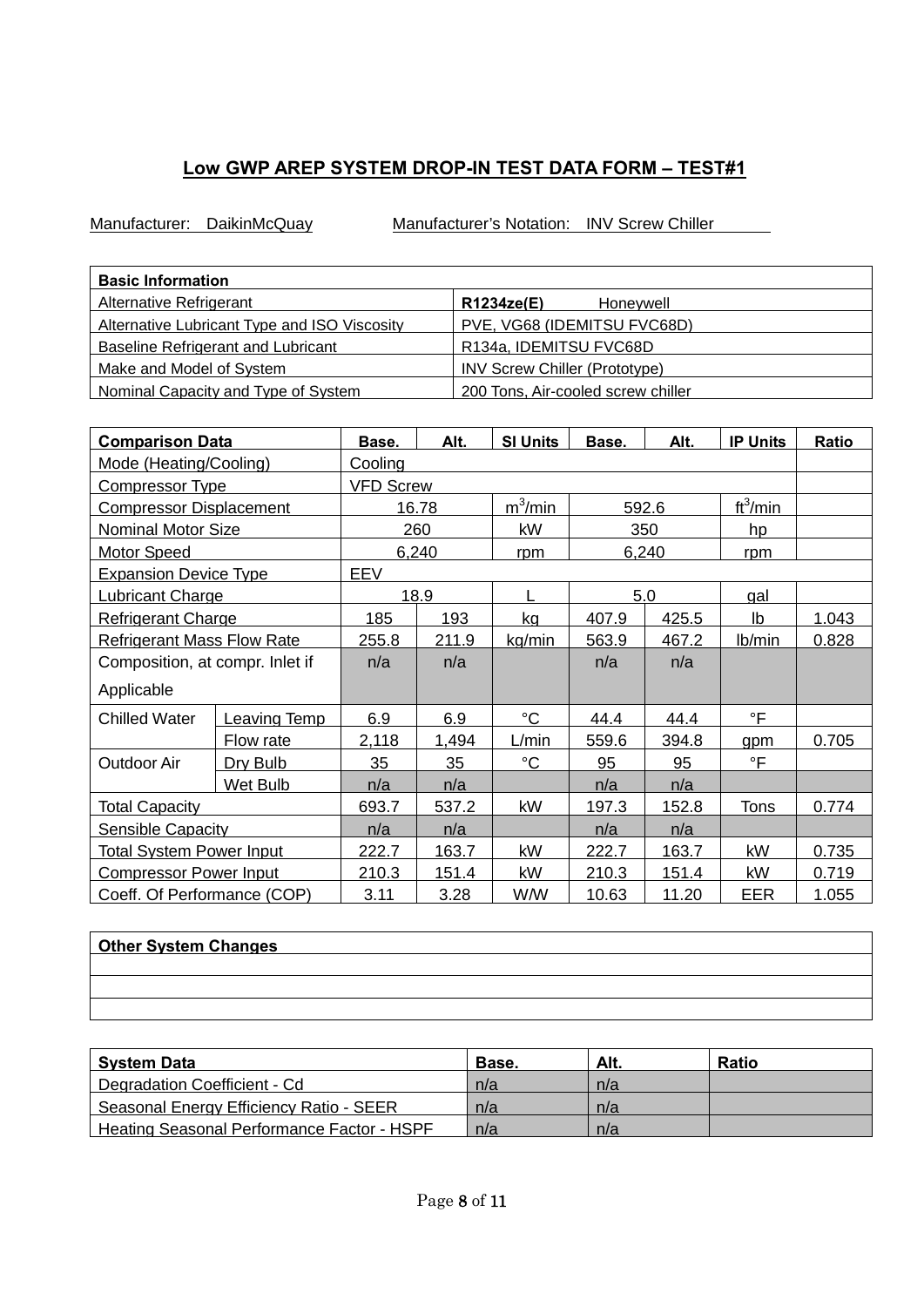Type of System: Air-Cooled Screw Chiller Alternate Refrigerant: **R1234ze(E)** 

| <b>Air/Water Side Data</b>   | Base. | Alt.  | <b>SI Units</b> | Base. | Alt. | <b>IP Units</b> | Ratio |
|------------------------------|-------|-------|-----------------|-------|------|-----------------|-------|
| Evaporator (DX shell & tube) |       |       |                 |       |      |                 |       |
| Heat Exchange Fluid          | Water |       |                 |       |      |                 |       |
| <b>Flow Rate</b>             | 2,120 | 1.490 | L/min           | 560   | 394  | qpm             | 0.703 |
| Inlet Temperature            | 11.6  | 12.0  | $^{\circ}C$     | 52.9  | 53.6 | °F              |       |
| <b>Outlet Temperature</b>    | 6.9   | 6.9   | $^{\circ}C$     | 44.4  | 44.4 | °F              |       |
| Condenser (RTPF coil)        |       |       |                 |       |      |                 |       |
| Heat Exchange Fluid          | Air   |       |                 |       |      |                 |       |
| Flow Rate (gas)              | n/a   | n/a   |                 | n/a   | n/a  |                 |       |
| Inlet Temperature            | 35    | 35    | $^{\circ}C$     | 95    | 95   | °F              |       |
| <b>Outlet Temperature</b>    | n/a   | n/a   |                 | n/a   | n/a  |                 |       |

| <b>Side</b><br><b>Refrigerant</b><br>Data |                           | <b>Baseline</b> |        | <b>Alternative</b> | <b>Baseline</b> |          | <b>Alternative</b> |          |
|-------------------------------------------|---------------------------|-----------------|--------|--------------------|-----------------|----------|--------------------|----------|
| <b>Temperature &amp; Pressures</b>        | $\lceil{^{\circ}C}\rceil$ | P [kPa]         | T [°C] | P [kPa]            | ⊺l°Fl           | P [psia] | T [°F]             | P [psia] |
| <b>Compressor Suction</b>                 | 10.3                      | 342.8           | 11.3   | 260.3              | 50.5            | 49.7     | 52.3               | 37.8     |
| <b>Compressor Discharge</b>               | 70.5                      | 1,402           | 62.3   | 988.5              | 158.9           | 203.3    | 144.1              | 143.4    |
| Condenser Inlet                           |                           |                 |        |                    |                 |          |                    |          |
| <b>Condenser Outlet</b>                   |                           |                 |        |                    |                 |          |                    |          |
| <b>Expansion Device Inlet</b>             | 31.5                      |                 | 30.3   |                    | 88.7            |          | 86.5               |          |
| Subcooling, at expan. device              | 21.0                      | (1, 402)        | 19.4   | (988.5)            | 69.8            | (203.3)  | 66.9               | (143.4)  |
| Evaporator Inlet                          |                           |                 |        |                    |                 |          |                    |          |
| <b>Evaporator Outlet</b>                  |                           |                 |        |                    |                 |          |                    |          |
| <b>Evaporator Superheat</b>               |                           |                 |        |                    |                 |          |                    |          |

## **Data Source(s) for Refrigerant Properties** NIST Refprop V9.0 for R134a and R1234ze(E)

### **Additional Notes**

Submitted by: Kazushige Kasai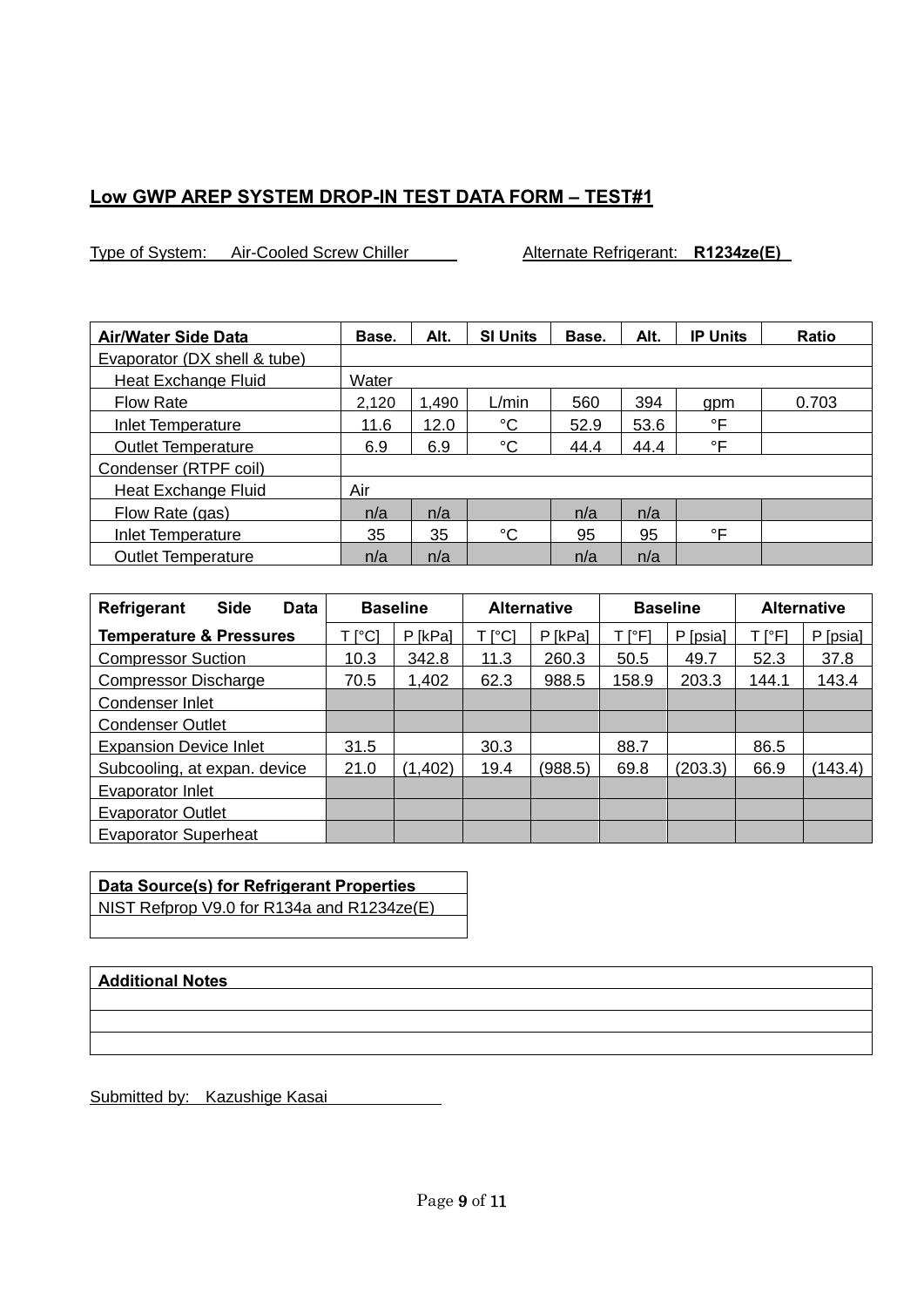Manufacturer: DaikinMcQuay Manufacturer's Notation: INV Screw Chiller

| <b>Basic Information</b>                            |                                      |
|-----------------------------------------------------|--------------------------------------|
| Alternative Refrigerant                             | D <sub>4</sub> Y<br>Daikin           |
| <b>Alternative Lubricant Type and ISO Viscosity</b> | PVE, VG68 (IDEMITSU FVC68D)          |
| Baseline Refrigerant and Lubricant                  | R134a, IDEMITSU FVC68D               |
| Make and Model of System                            | <b>INV Screw Chiller (Prototype)</b> |
| Nominal Capacity and Type of System                 | 200 Tons, Air-cooled screw chiller   |

| <b>Comparison Data</b>            | Base.               | Alt.             | <b>SI Units</b> | Base.           | Alt.  | <b>IP Units</b> | <b>Ratio</b>         |       |
|-----------------------------------|---------------------|------------------|-----------------|-----------------|-------|-----------------|----------------------|-------|
| Mode (Heating/Cooling)            |                     | Cooling          |                 |                 |       |                 |                      |       |
| Compressor Type                   |                     | <b>VFD Screw</b> |                 |                 |       |                 |                      |       |
| <b>Compressor Displacement</b>    |                     |                  | 16.78           | $m^3/m$ in      |       | 592.5           | ft <sup>3</sup> /min |       |
| Nominal Motor Size                |                     |                  | 260             | kW              |       | 350             | hp                   |       |
| <b>Motor Speed</b>                |                     |                  | 6,240           | <b>Rpm</b>      |       | 6,240           | rpm                  |       |
| <b>Expansion Device Type</b>      |                     | EEV              |                 |                 |       |                 |                      |       |
| Lubricant Charge                  |                     |                  | 18.9            | L               |       | 5.0             | gal                  |       |
| <b>Refrigerant Charge</b>         |                     | 185              | 205             | kg              | 407.9 | 451.9           | Ib                   | 1.108 |
| <b>Refrigerant Mass Flow Rate</b> |                     | 255.8            | 287.5           | kg/min          | 563.9 | 633.8           | Ib/min               | 1.124 |
| Composition, at compr. Inlet if   |                     | n/a              | n/a             |                 | n/a   | n/a             |                      |       |
| applicable                        |                     |                  |                 |                 |       |                 |                      |       |
| <b>Chilled Water</b>              | <b>Leaving Temp</b> | 6.9              | 6.9             | $\rm ^{\circ}C$ | 44.4  | 44.4            | °F                   |       |
|                                   | Flow rate           | 2,118            | 2,118           | L/min           | 559.6 | 559.6           | gpm                  | 1.000 |
| <b>Outdoor Air</b>                | Dry Bulb            | 35               | 34.9            | $^{\circ}C$     | 95    | 94.8            | $\mathsf{P}$         |       |
|                                   | Wet Bulb            | n/a              | n/a             |                 | n/a   | n/a             |                      |       |
| <b>Total Capacity</b>             |                     | 693.7            | 692.8           | kW              | 197.3 | 197.0           | <b>Tons</b>          | 0.999 |
| <b>Sensible Capacity</b>          |                     | n/a              | n/a             |                 | n/a   | n/a             |                      |       |
| <b>Total System Power Input</b>   |                     | 222.7            | 228.9           | kW              | 222.7 | 228.9           | kW                   | 1.028 |
| <b>Compressor Power Input</b>     |                     | 210.3            | 216.3           | kW              | 210.3 | 216.3           | kW                   | 1.029 |
| Coeff. Of Performance (COP)       |                     | 3.11             | 3.03            | <b>W/W</b>      | 10.63 | 10.33           | EER                  | 0.974 |

| <b>Other System Changes</b> |  |  |
|-----------------------------|--|--|
|                             |  |  |
|                             |  |  |
|                             |  |  |

| <b>System Data</b>                                | Base. | Alt. | <b>Ratio</b> |
|---------------------------------------------------|-------|------|--------------|
| Degradation Coefficient - Cd                      | n/a   | n/a  |              |
| Seasonal Energy Efficiency Ratio - SEER           | n/a   | n/a  |              |
| <b>Heating Seasonal Performance Factor - HSPF</b> | n/a   | n/a  |              |